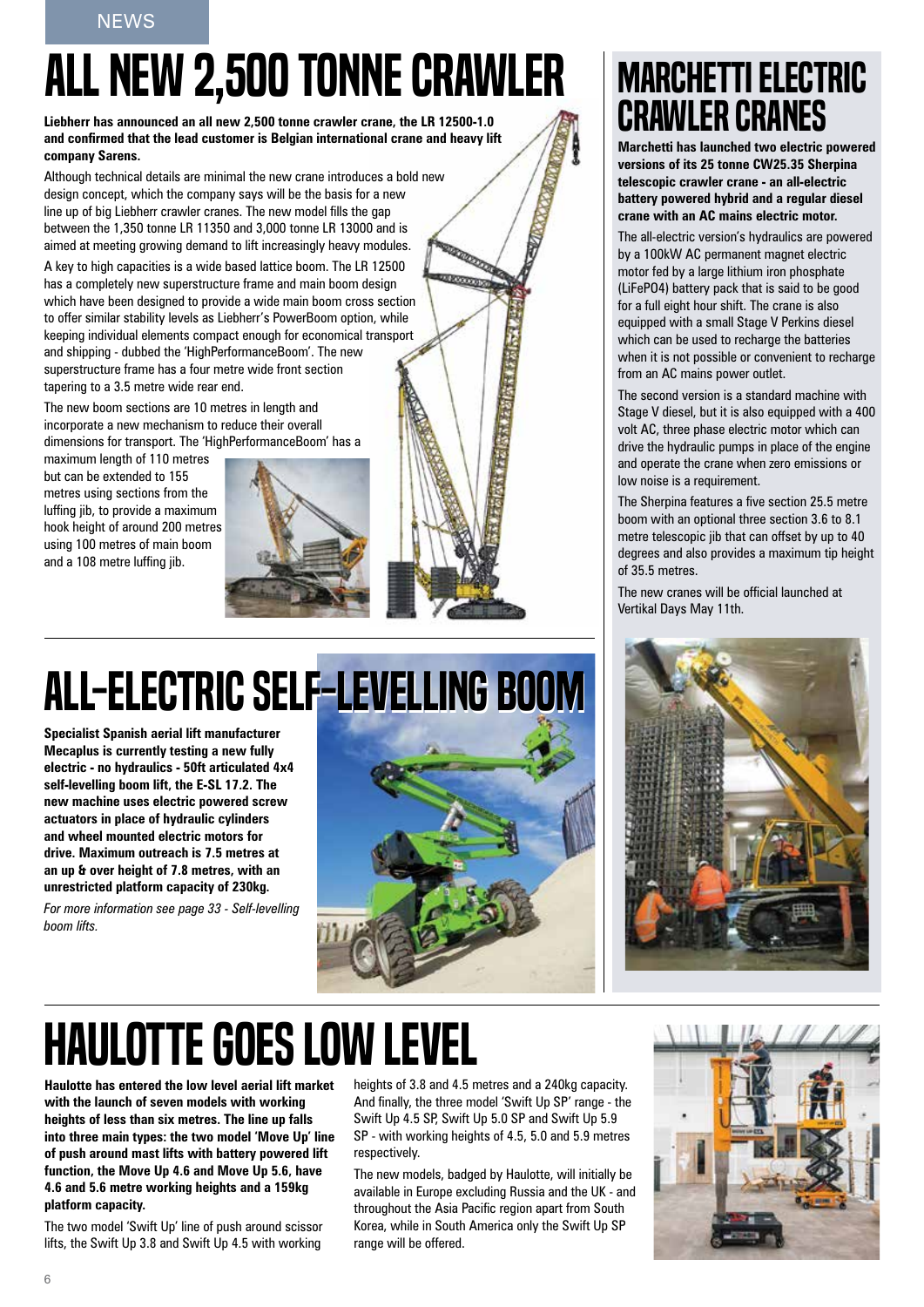**NEWS** 



## New Potain MCT 805

**Potain has launched a new high capacity flat top tower crane, the MCT 805, manufactured at its plant in Zhangjiagang, China. Although built to international standards and market requirements, it is primarily aimed at the Asia Pacific region and emerging markets including China and the rest of Asia, Australia and New Zealand, the Middle East, Africa, and South America.**

Similar to the current MDT 809 launched at Bauma 2019, the MCT 805 is available in 32 and 40 tonne maximum capacity versions - the M32 and M40 - both of which offer a maximum jib length of 80 metres with a 7.5 tonne jib tip capacity. The new crane has been designed for use with Potain's reinforced K-mast tower with newly developed installation bases, including a new high performance eight metre cross shaped base. Maximum free standing height is 80 metres.

Longest counter jib is 27.3 metres, which provides a 7.5 tonne jib tip capacity at an 80 metre radius. The maximum 32 tonne capacity of the M32 version is available at more than 22 metres while the 40

tonnes on the M40 can be handled at 18.5 metres.

The company says that while it is an 800 tonne/metre crane, it transports and can be erected as easily as 450 tonne/metre cranes and set up twice as fast and with less space than conventional 40 tonne tower cranes. For example, it can be assembled to a 50 metre lifting height and full 80 metre jib in less than three days.



#### *installation*

## NEW GROVE TELECRAWLER

**Grove has launched a new 80 tonne telescopic crawler crane, the GHC85 - the eighth model in the Sennebogen-built telescopic crawler line up, and one that does not yet feature in the Sennebogen range.**

The GHC85 features a new 42 metre five-section full power boom with a maximum tip height of 59 metres when using the eight to 15 metre bi-fold offsettable swingaway extension with 40 degrees of offset. A three metre heavy duty swingaway extension with 10 degrees offset is also available and stows on the left side of the boom. The crane is rated at 2.5 metres with 10.8 tonnes capacity on the fully extended main boom.

The fully extended track base has an overall width of 5.1 metres with 900mm track pads. The crane can pick & carry its full load chart and operate on slopes of up to four degrees. The maximum superstructure counterweight is 28.3 tonnes with six tonnes of carbody counterweights.

The crane can unload itself from a truck and fully self-assemble using the wireless remote controller. It can be transported in three loads, or four loads if the tracks are carried separately. The all-up weight is 90 tonnes, while overall dimensions are 13.36 long by 3.58 metres wide and 3.1 metres high. Power comes from a Cummins Tier 4 Final, or Tier 3 diesel.



### New 100t Liebherr LR 1100.1 crawler

**Liebherr has released its 100 tonne LR 1100.1 lattice crawler crane which can be configured either with a new heavy weight main boom of up to 62 metres with a capacity of 19.1 tonnes, or a 44 metre boom topped by a fixed jib of 11 to 20 metres with up to 15 degrees of offset. Capacities on the jib range from 20 tonnes on the 11 metre jib to 8.2 tonnes on the 20 metre. It is rated at 3.3 metres and can handle 19.1 tonnes on the 62 metre main boom.**

The crane has 29.3 tonnes of superstructure counterweight plus 15.3 tonnes of carbody counterweight. All-up weight with base boom is 94.4 tonnes. Power comes from a 230kW diesel with Eco-Silent Mode with the Automatic Engine Stop Control cutting the engine completely during longer work interruptions. Other features include Liebherr's Gradient Travel Aid which automatically calculates the crane's centre of gravity and warns the operator before the crane moves into an unsafe position while travelling. The cab can be elevated by 2.8 metres for an improved view of the lift.

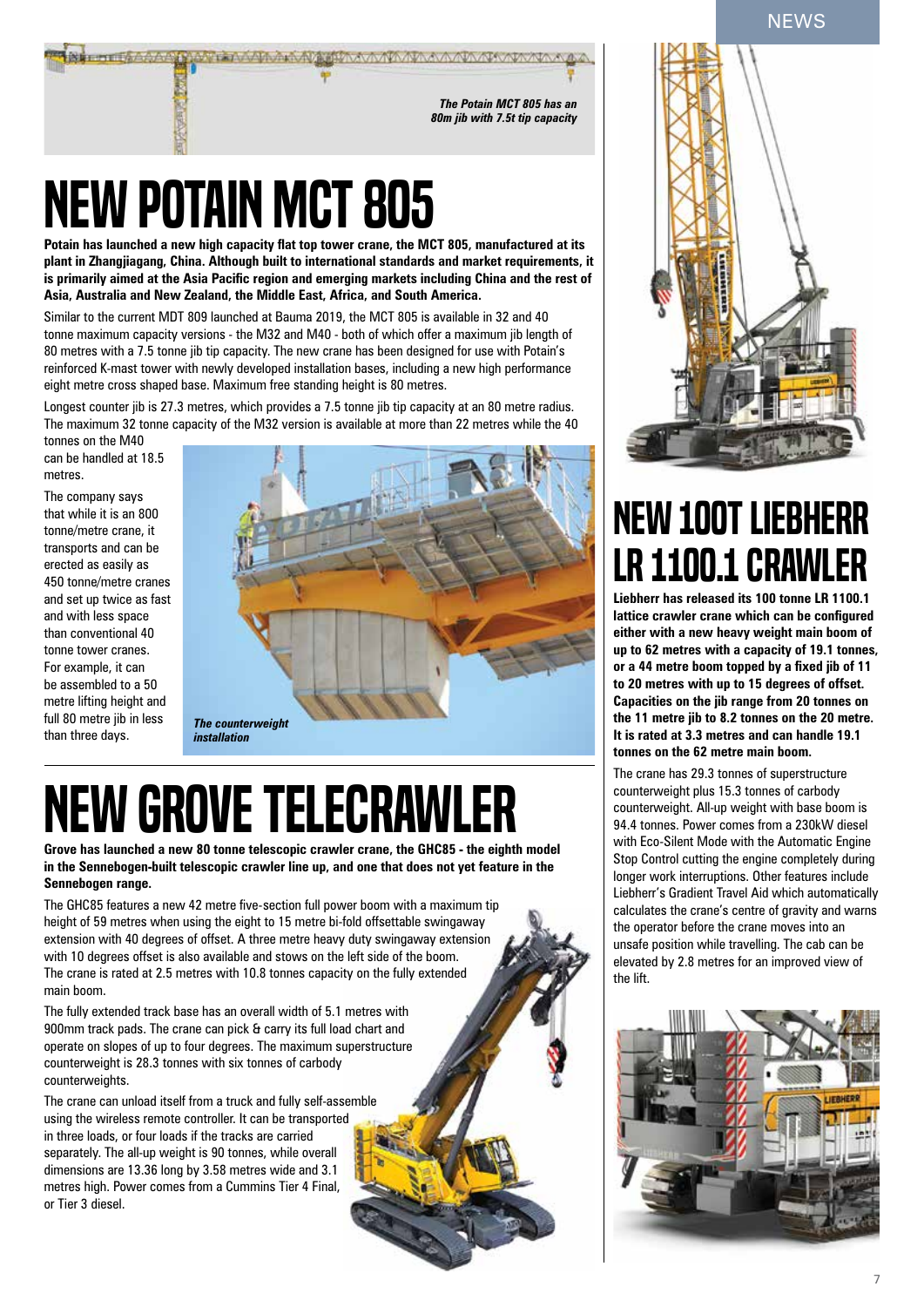### Electric Liebherr LTC 1050-3.1

**Liebherr has unveiled a plug in hybrid version of its 50 tonne LTC 1050-3.1 City-type All Terrain crane, the LTC 1050-3.1E. The crane features a 72KW electric motor alongside a standard six cylinder diesel engine. The two power units use the same hydraulic pumps, and the operator can switch between diesel and electric power for crane functions.** 

Once on site, it ideally plugs into a 125 Amp AC mains power supply to fully match the performance of the diesel, but it also operates well enough on a 63 Amp supply. Alternatively, it can be plugged into a standalone remote battery pack. The electric version of the LTC 1050-3.1 features the 36 metre original telematic boom rather than the new shorter cable extended boom. Options include the RemoteDrive system to operate the chassis and elevating cab.





**Chinese aerial lift manufacturer Dingli has announced nine new selfpropelled slab electric lifts, including five 'Hydraulic Oil Free' lifts with working heights of between five and eight metres.** 

The lifts use electric powered screw type actuators in place of hydraulic cylinders, eliminating the hydraulic system.

The new 'Oil Free' models include:

| <b>Platform Height</b> | <b>Model</b> | <b>Working Height</b> | <b>Platform capacity</b> | <b>Type</b> |
|------------------------|--------------|-----------------------|--------------------------|-------------|
| $11.5$ ft              | JCPT0507PA   | 5.1 <sub>m</sub>      | 230 <sub>kg</sub>        | Scissor     |
| 12 <sup>ft</sup>       | JCPT0607PA   | 5.6 <sub>m</sub>      | 240 <sub>kg</sub>        | Scissor     |
| 18.5ft                 | JCPT0708PA   | 7.6 <sub>m</sub>      | 230 <sub>kg</sub>        | Scissor     |
| 19 <sub>ft</sub>       | JCPT0807PA   | 7.8m                  | 230 <sub>kg</sub>        | Scissor     |
| 16ft                   | JCPT0807PA   | 6.7 <sub>m</sub>      | 200kg                    | <b>Mast</b> |

### Hydraulicliftelectric drive models

**Dingli has also unveiled a more regular 15ft micro slab electric scissor lift - the JCPT0707DCM - with a working height of 6.5 metres, a platform capacity of 230kg and a 740mm by 1.44 metre platform which extends to two metres with the 600mm roll out deck extension.** 

The new machine has an overall width of 760mm, overall length of 1.43 metres and a stowed height of 2.05 metres, or 1.68 metres with guardrails folded. Overall weight is 1,150kg. Direct electric drive, four wheel braking, non-marking tyres and automatic active pothole protection are standard.

The new platform joins the 12ft JCPT0607DCM and the 19ft JCPT0708DCM which have similar specifications but weigh 920kg and 1,300kg respectively.



### NO OIL STOCK PICKER

**Finally, the company unveiled a 10ft OPT0507 'No Oil' stock picking platform with a box section forward-leaning mast powered by an electric screw actuator in place of the hydraulic cylinder to provide a working height almost five metres.** 

Platform capacity is 135kg plus 90kg on the load platform going up, 115kg when coming down. Drive comes from two electric wheel motors with a maximum travel speed of 4.8kph. The overall length of the new machine is 1.59 metres, overall width 750mm and stowed height 1.59 metres. Total weight is 640kg.

### QUINTO CALLS IT A DAY

**Norwich, UK based Quinto Crane & Plant Hire has appointed an administrator and looks set to close following a year or two of tough trading.** 

The Quinto name first appeared in 1966 as a division of the Pointer Group which was acquired by RMC in 1972. Ivor Kiddle purchased the business in a 1977 MBO, naming it Quinto to reflect the company's five depots. In 2014 Oliver Arnold, a successful agricultural contractor, acquired 100 percent of the equity from the Kiddle family. At that time Quinto ran a fleet of 60 cranes from eight locations, with 125 employees and revenues in the region of £8 million. It latest accounts show similar revenue levels.



### **COMET SPIDER LI**

**Italian manufacturer Comet has finalised a new range of Leopard spider lifts with working heights of up to 25 metres. The move back into spider lifts began last year following the opening of a new facility where the new models will be built.**

The full specifications are preliminary, but the line-up includes four models with working heights of 14, 18, 21 and 25 metres, along with a model insulated to 46kV. All four offer a choice of petrol, diesel or lithium battery power options. A 230 volt AC motor is also available as an addition to the main power source when quiet emission-free operation is required.

All four feature hydraulically extending nonmarking tracks for additional stability when travelling, standard radio remote controls, one button automatic levelling and an auto stow feature. The three larger models have unrestricted platform capacities of 250kg, while the 14 metre unit is 200kg. Maximum outreach is 6.5, 7.5, 9.0 and 11.5 metres respectively.

Comet says it will launch two larger models in the near future.

*The 15ft JCPT0707DCM*

1, 17

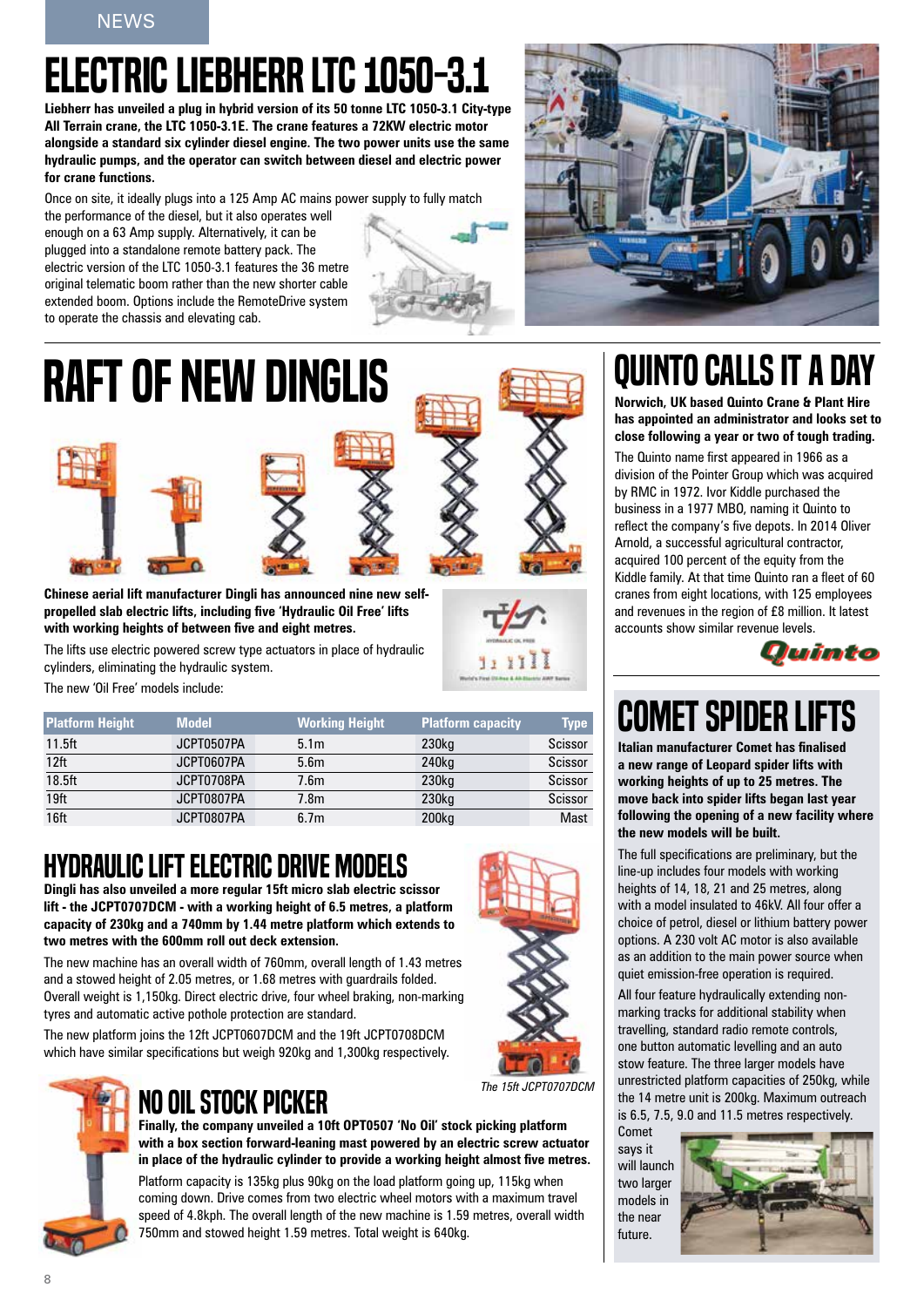**NEWS** 

### free-standing Geda hoist

German hoist manufacturer Geda has launched the new 1500 Z/ZP F - a free-standing version of the 1500 Z/ZP - able to operate as a material or passenger hoist to free-standing heights of up to 12 metres saving time on drilling and filling anchor points, although it can be built to 100 metres when anchored. The hoist features a 1.45 x 3.3 metre loading platform with a lift capacity of up to 1,300kg or seven people.



### MEC 16ft mastlift

**MEC has unveiled a new 16ft all-electric, selfpropelled mast lift - the MMAE16 - with direct electric motor drive and electric driven screw actuators for the lift and steering, eliminating the need for any hydraulic system, hoses or hydraulic oil. Power comes from a standard AGM maintenance-free battery pack.**

The maximum working height is 6.8 metres indoors or 5.6 metres outdoors, while the platform capacity is 227kg overall or 113kg on the 500mm roll out deck extension, which extends the one metre platform to 1.5 metres. The new lift has an overall width of 760mm, a stowed height of 1.98 metres and an overall length 1.4 metres. Total weight is 985kg including the roll out deck extension.



### New Ruthmann distribution

**Versalift UK has taken over the UK distribution of Ruthmann's German-built truck mounted platforms from Ad Astra/ASI. The move follows Versalift's acquisition of Ruthmann last year. Versalift UK already distributes the Ruthmann Ecoline truck mounted lifts from Italy.** 

Operations will be based at its headquarters in Northamptonshire where it is investing in further resources including sales, marketing, after sales and an expanded parts operation. Chris Wrenn will manage as head of Ruthmann sales.





### CRANE **FASSI** F1450R-HXP TECHNO A much more powerful control unit Increased speed and data processing capacity New remote control interfaces and functions Decagonal secondary arm An exponential increase in performance www.fassi.com INNOVATION . VERSATILITY . SAFETY **CONTROL . PRECISION . EFFICIENCY** in) f. **LEADER IN INNOVATION**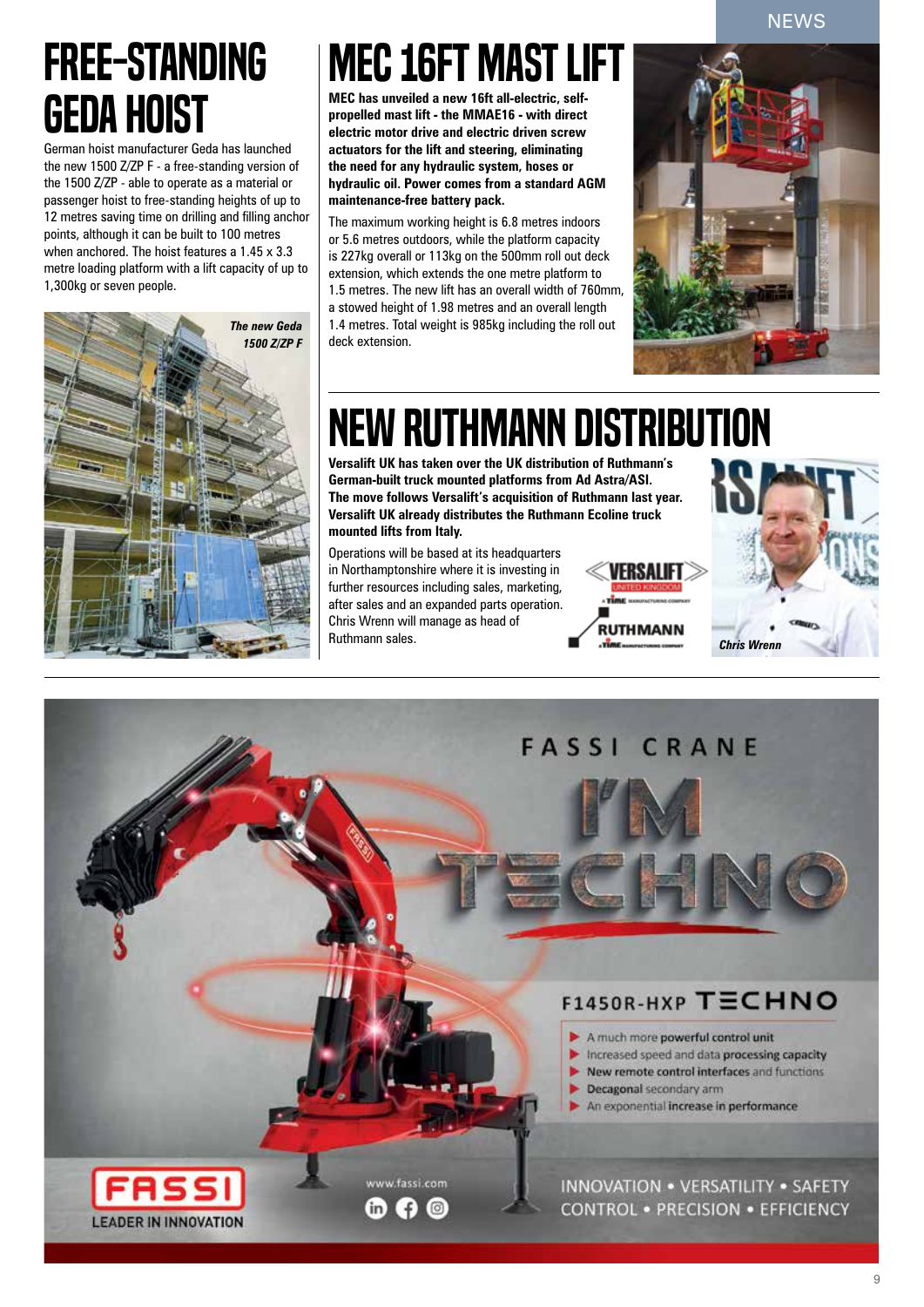**NFWS** 



### **MORE NEW AGE FERRARI CRANES**

**Italian loader crane manufacturer F.lli Ferrari has added a new five model 40 tonne/metre family of cranes to its premium New Age crane line, manufactured on a new dedicated assembly line in Poviglio, Italy.** 

The new range includes:

- 7401 C Basic 40 tonne/metre with 430 degrees slew and dual linkage boom
- 7401 SC Short boom version of the 7401 C
- 7441 C Proportional 44 tonne/metre 430 degrees slew dual linkage boom and Proportional Power Boost controls (PPB).
- 9405 C Basic 40 tonne/metre with 360 degree slew and dual linkage boom
- 9445 C Proportional 44 tonne/metre with 360 degree slew, dual linkage boom and PPB.

The cranes can be equipped with two to eight section booms providing a reach of 7.97 to 20.85 metres, with the possibility to add a 10 tonne/metre six section telescopic jib on all but the SC short boom model. New Age cranes are the company's premium models with maximum performance, ease of use and simple maintenance.

### Bid for Beatrice

**UK rental company Hire Safe Solutions is auctioning the pink boom lift 'Beatrice' at Vertikal Days with 100 percent of the proceeds going to two charities - Cancer Research UK and BBC Children in Need. The company took delivery of the special 45ft Genie Z45/25RT articulated boom lift at the end of 2016 and since then has so far received £54,530 for the charities.**

If you are interested in bidding for the machine, you can make an offer in advance of the show to  $\mathbf{\hat{b}}$ eatrice@vertikal.net - the highest offer will then be used as the reserve for live bids at the event. You are also most welcome to put in a low and high bid, with the low bid being used if it is the highest, the high if not. The Vertikal Press will also commit to adding at least two percent to the winning bid.



### Oz scissor safety system in Europe

**Australian company EQSS is to launch its OverWatch anti-entrapment/secondary guarding device in Europe. Introduced in Australia in 2020 the company says that around 6,000 scissor lifts in Australia and New Zealand are already equipped with the new device which can be installed in around 20 minutes on machines from manufacturers that have already approved the system.**

The OverWatch system is based on a Lidar - Light Detection and Ranging or Laser Imaging, Detection and Ranging - sensor. Sometimes called 3-D laser scanning it targets an object or a surface with a laser or infrared beam and measures the time for the reflected light to return to the receiver which tracks the operator's movements.



The system analyses the operator's position and movement in relation to the motion of the scissor lift. It can then determine when an operator has moved abruptly or is in a dangerous position, either of which will immediately stop the machine usually without using the operator as a mechanical element to trigger the anticrush device. The first European units are undergoing trials in the UK.



### First 60t Sany telecrawler in UK

**UK crane sales and service company Foster Cranes has imported the first 60 tonne Sany SCE 600TB in the UK. Features include a five section 46 metre full power boom, topped by a 9.2 to 16 metre bi-fold swingaway extension for a maximum tip height of almost 63 metres at which it has a capacity for 2.7 tonnes at a radius of 12 metres. The extension can offset by up to 30 degrees.**

The crane is rated at three metres and can handle up to 10 tonnes on the fully extended boom. The overall width is three metres for transport, extending to an overall working width of 4.8 metres. Power comes from a Stage V Cummins with Rexroth hydraulic system, twin hoists and a central lubrication system. The cab tilts up to 20 degrees and is both air conditioned and heated. Other features include a boom tip camera system, two toolboxes, working lights on the boom, remote controls and a 24 month, 2,500 hour warranty. The unit will be on display at Vertikal Days.

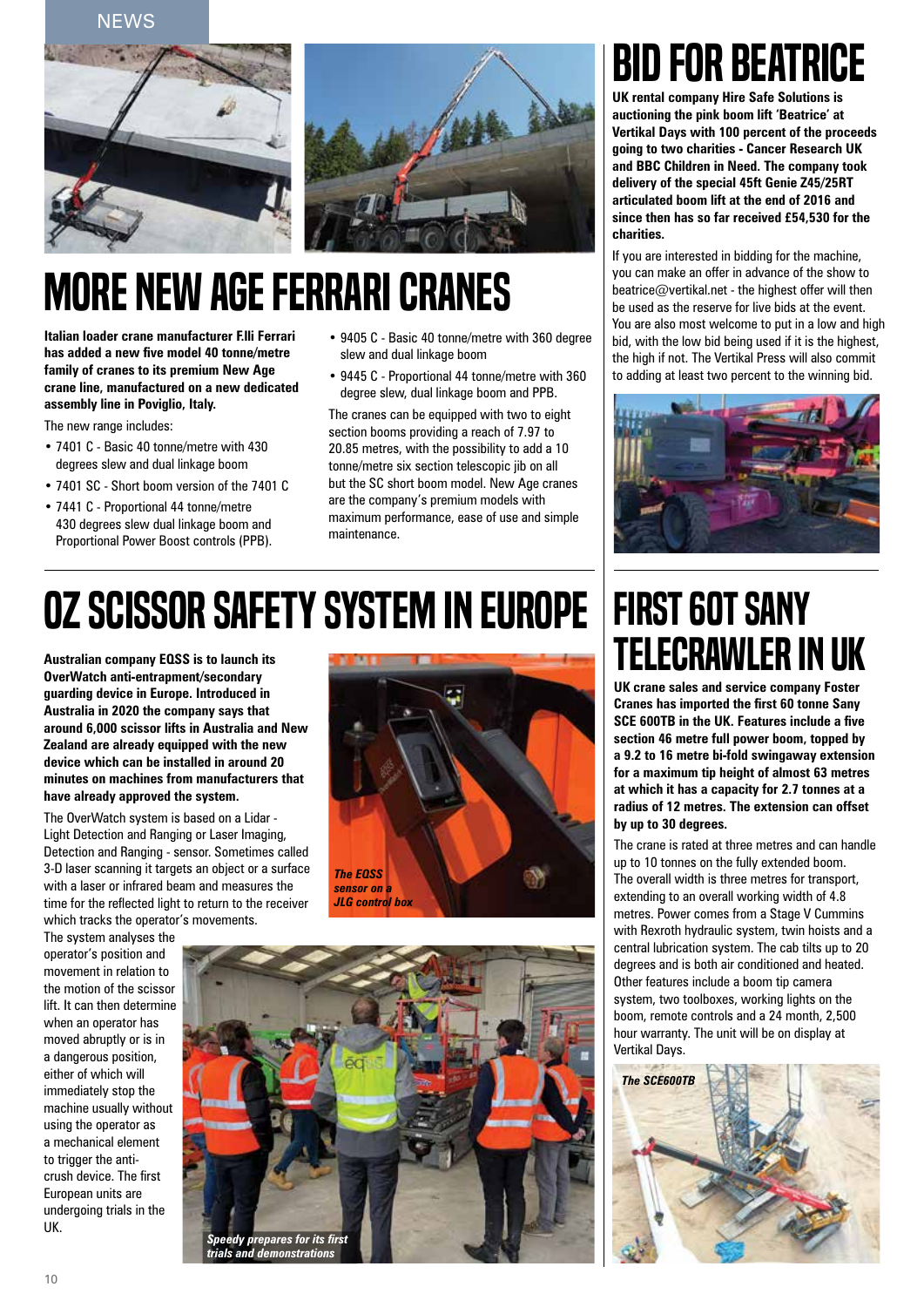## NEW ELECTRIC RT

**Tadano is developing a new all-electric Rough Terrain crane using battery/mains electric power, although no details have been divulged. The company says it is working with several industry suppliers and partners and hopes to launch the new machine in late 2023. It is also gathering all of its sustainable solutions under the brand 'Tadano Green Solutions' (TGS) such as the E-Pack remote electric power pack for All Terrain cranes and the use 0f HVO fuel.**

Chief executive Toshiaki Ujiie said: "In conjunction with previous product innovations to lower CO2 emissions, we are excited to introduce the first

battery/electric Rough Terrain crane which will be a key driver for our goal of 35 percent reduction in product CO2 emissions by 2030."





## **NXGEN LIFTING OPENS**

**A new UK crane rental company - Nxgen Lifting - based in Warrington has been formed by Kelly McPhilbin - who will manage the business - and silent partner Andrew Foster of Foster Cranes. The new venture has already taken delivery of several diesel and electric powered Hoeflon cranes, along with Hoeflon S600 and S800 trolley mounted vacuum lifters. The new venture also plans to add JMG pick & carry cranes to the fleet. Initially coverage will be focussed on the Northwest and Midlands regions** 

**of England.** 

McPhilbin was previously with MGA Crane Hire and AMC Hire - originally A Mini Crane Hire. She started out in the access industry as an area sales manager with Nationwide Platforms before moving to APL in 2019 and then A Mini Crane Hire the following year. Nxgen has also appointed Chris McArdle as head of operations and Appointed Person. He also joins the company from AMC Hire where he has worked for more than 10 years as an AP.



### **JLG 360° TELEHANDLERS ARRIVE IN USA**

**The first JLG 360 degree telehandlers - built by Dieci but badged, sold and supported by JLG have arrived in the USA. The partnership with Dieci involves supplying three models - the 20 metre/6,000kg R1370, the 24.1 metre/6,000kg R1385 and the 30 metre/5,000kg R11100 - based on Dieci's latest Pegasus models but adapted to the local market and JLG's requirements.** 



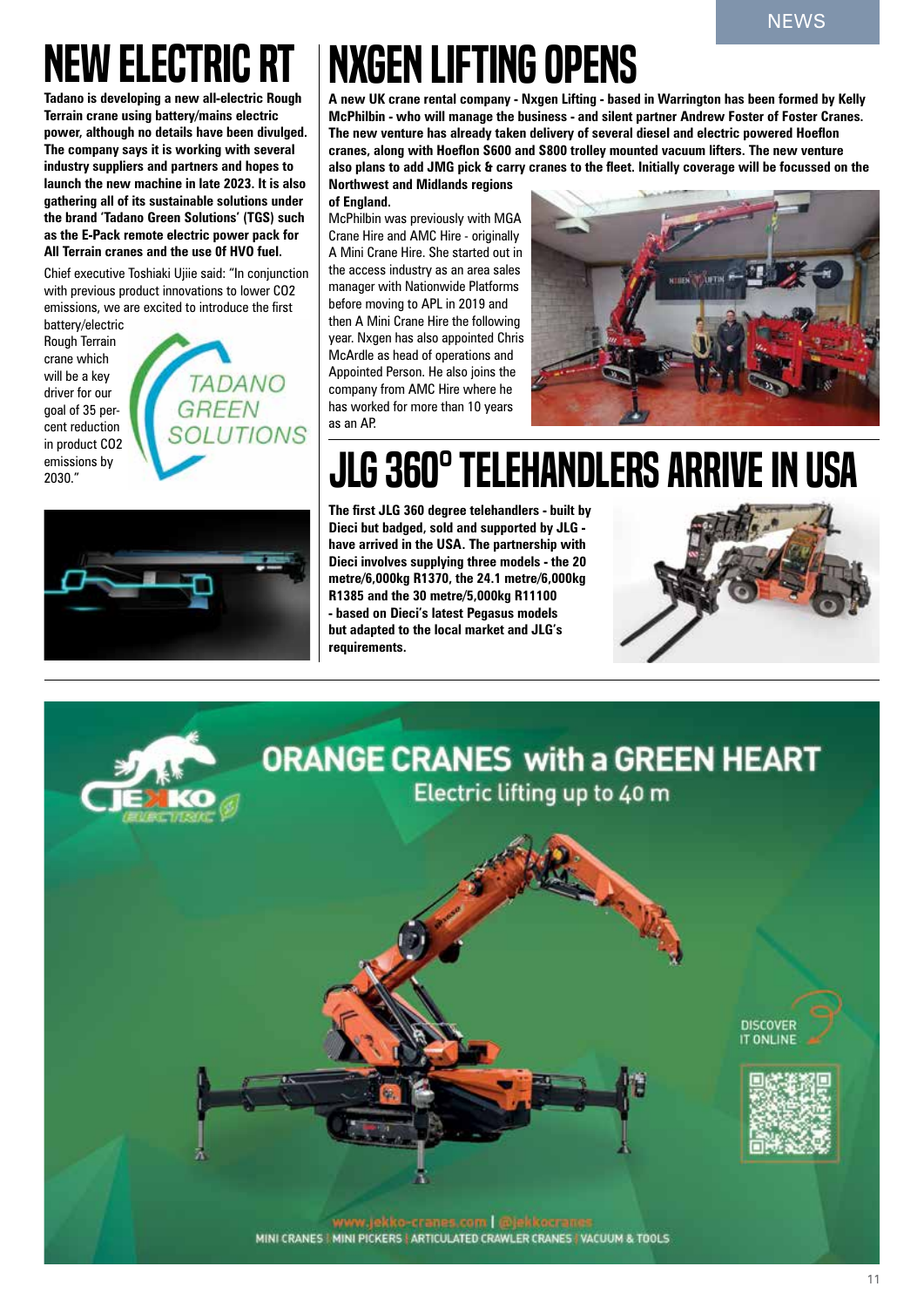# Financials round-up

#### **Liebherr bounces back**

Liebherr managed a strong recovery in 2021 with revenues increasing 12.6 percent to €11.64 billion, close to the record achieved in 2019, while pre-tax profits almost tripled to €812 million. The mobile crane division saw sales improve almost 15 percent to €2.88 billion, tower crane revenues jumped 26.8 percent to €563 million, while maritime crane sales declined almost seven

percent to €740 million. The outlook for 2022 is positive with the group likely to become a €12 billion company.

**Annual report** 2021

LIEBHERR

#### **Ashtead growth continues**

Ashtead - owner of Sunbelt Rentals in the UK, USA and Canada - achieved nine month revenues

of \$5.88 billion, up 19 percent on the previous year. Pre-tax profits were \$1.28 billion, a 38 percent improvement on last year.



#### **Tadano to suspend some production**

Tadano will halt production at a couple of its plants in Japan in May due to "forecasted interruptions in the



delivery of certain parts…. Russia's military invasion of Ukraine and supply chain effects from the ongoing coronavirus lockdowns in China."

The Kozai and Shido Plants in Kagawa which build Rough Terrain, All Terrain and truck cranes will suspend production from May 9th through May 13th.

#### **Higher sales, lower profits**

JLG has reported first quarter revenues of \$883.1 million, up 19.6 percent on the same quarter last year thanks to strong demand in North America. Aerial work platform sales increased 23 percent, telehandler sales jumped 31 percent and 'other' sales - parts, services, used equipment - improved five percent. However operating profit plummeted to \$7.5 million from \$80.5 million last year, a 91 percent fall caused by higher material and logistics costs and higher manufacturing costs.

The JLG order book/ backlog at the end of the quarter reached a record \$3.96 billion up from \$1.5 billion a year ago.





#### **Haulotte back in the black**

Haulotte has confirmed its full year revenues of €495.8 million - up 13 percent - while pre-tax profit for the year to December 2021 was €16.1 million, compared to a loss of €15.6 million in 2020. The company has also just issued its first

quarter sales numbers with a 28 percent improvement to €135.8 million.



#### **Vp up for sale**

UK rental group Vp - owner of telehandler rental company UK Forks, low level access company MEP and general rental business Brandon Hire has been put up for sale. The company is publicly owned, but 50.26 percent of the equity is held by Ackers P Investment Company which is controlled by Vp chairman Jeremy Pilkington.

The Vp board has said that having considered various options it has unanimously decided to investigate the sale of the entire company and has launched a formal sale process for the business under 'Formal sale process' as defined in the UK's

Takeover Code. The company has confirmed that it is not currently in discussions with any potential suitors, nor has it received any approaches.



#### **52% jump for Mills Rental**

The Rental division of Brazil's Mills' achieved full year revenues of R642.9 million (\$135.1 million) a 52.2 percent increase on 2020. Operating profit came in at R185.5 million (\$39 million). The group

as a whole saw revenues climb 45.8 percent to R738.1 million (\$155.1 million), with pre-tax profits of R141.2 million (\$29.7 million).



#### **PROFIT BOOST FOR WACKER Neuson**

Telehandler manufacturer Wacker Neuson reported 2021 revenues of €1.87



billion, an increase of almost 16 percent. Pre-tax profits more than tripled to €187.4 million. The company has reported a strong cash flow, which has allowed it to increase R&D spending and eliminate its net debt.

#### **Record first quarter for Herc**

US-based Herc Rentals reported a 25 percent increase in revenues to \$567.3 million, a new record.



Pre-tax profit grew by more than 63 percent to \$67.1 million driven by a 4.1 percent improvement in rental rates and higher utilisation. Capital expenditure in the quarter was \$286.8 million, up from \$90.9 million this time last year.

#### **Record year for HMF**

Danish loader crane manufacturer HMF reported record revenues achieving sales of DKK 1.1 billion (€148 million) thanks to higher activity in most of

its markets, while it converted last year's loss of DKK 3.8 million (€511 million) into a profit of DKK 85 million  $(E11.4 \text{ million}).$ 



#### **Mixed result from Manitou**

Manitou saw revenues for the three months to the end of March decline four percent to €450 million with sales



of new equipment down nine percent to €355 million. Other revenues improved 15 percent to €95 million. The company booked €637 million of new orders in the quarter taking the order book to a new record of €3.3 million compared to €1.3 million at the end of March 2021.

#### **Solid result for Genie**

Genie has reported first quarter revenues of \$551.5 million, an increase of 15.7 percent on the same period last year. Operating profit increased by more than 32 percent to \$32.5 million. The backlog/order book increased by 77 percent to \$2.3 billion.

Terex as a whole saw revenues improve 16 percent to just over \$1 billion, while pre-tax profits improved almost 35 percent to \$64.2 million.

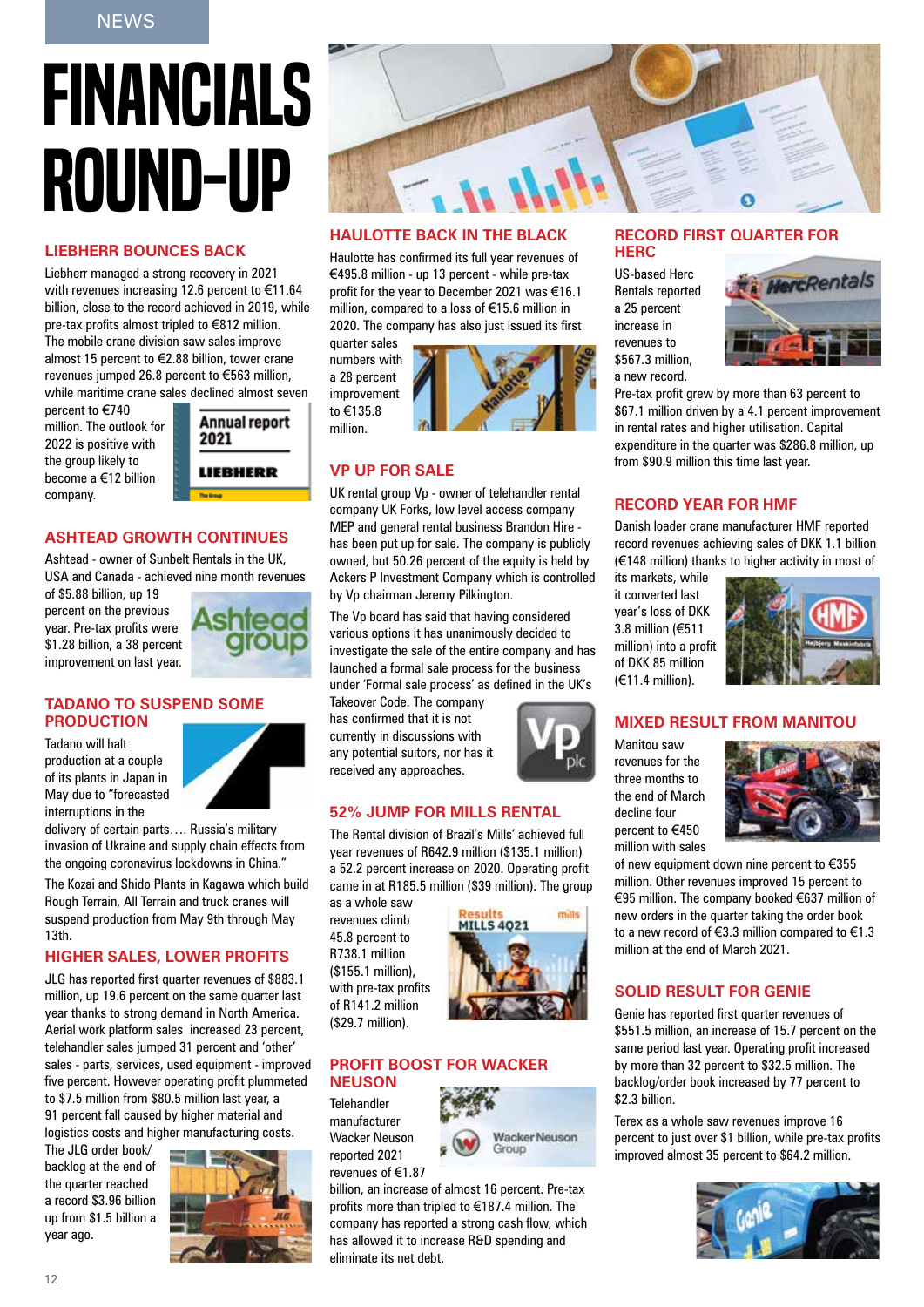## 280 HAULOTTES FOR MOLLO

**Italian rental company Mollo Noleggio has ordered 280 Haulotte aerial work platforms including booms such as the 60ft HA20 Le Pro, the 46ft Sigma16 Pro, and the 99ft HA32 RTJ Pro, along with scissor lifts and Star 10 mast booms. A large percentage of the new machines will be electric powered units.**



## Next Gen telehandler

**German manufacturer Sennebogen has unveiled a new heavy-duty telehandler - the 3.40 G series - the first in a new generation, designed as a dual purpose machine able to work full time as a wheel loader replacement or as a heavy duty compact telehandler.** 

The four tonne 3.40 G has a maximum lift height of 7.7 metres at which it can handle 2.6 tonnes with the oscillating axle free or 3.3 tonnes when

locked. Maximum forward reach is 3.9 metres with a capacity of 1.7 tonnes. It also features a new state of the art cab that can elevate to 4.1 metres for an improved view when loading into closed side containers. The overall weight is 9.4 tonnes, overall width 2.43 metres, height 2.47 metres and overall length 5.4 metres. The maximum default drive speed is 20kph, although 30 and 40kph can be specified.



### **A NEW PRESIDENT FOR IPAF**

**Karin Nars of Dinolift was appointed as the new president of IPAF at its AGM held in London last month. Nars becomes the first woman and the first person from the same family to hold the position. Her father Lars-Petter 'Lasse' Godenhielm served as president of the Federation** 

**from 1999 to 2001.** In her acceptance speech she said that while no one knows what impact the recent events will have on us all, it highlights how important it is to stand true to our beliefs. She added that as the first female to hold the position she wanted to use her voice to help provide opportunities for more women to join



*with Karin Nars*





## **OFTEMP24C**

PERFORMANCE: WORKING HEIGHT 24M OUTREACH 14M CAPACITY MAX 250KG

**MULTIPURPOSE IS BACK:** COMPACTNESS, DOUBLE TELESCOPIC AND JIB. PLUS THE AMAZING FEATURES OF S3 EVO

Tel. +39 0464 48.50.50 Fax +39 0464 48.50.99 www.ctelift.com info@ctelift.com

0066

#### **Headquarter:**

CTE SpA - Via Caproni, 7 - 38068 Rovereto (TN) - Italy **Factories:** 

Loc. Terramatta, 5 - 37010 Rivoli V.se (VR) - Italy via E. Fermi, 2 - 37010 Affi (VR) - Italy

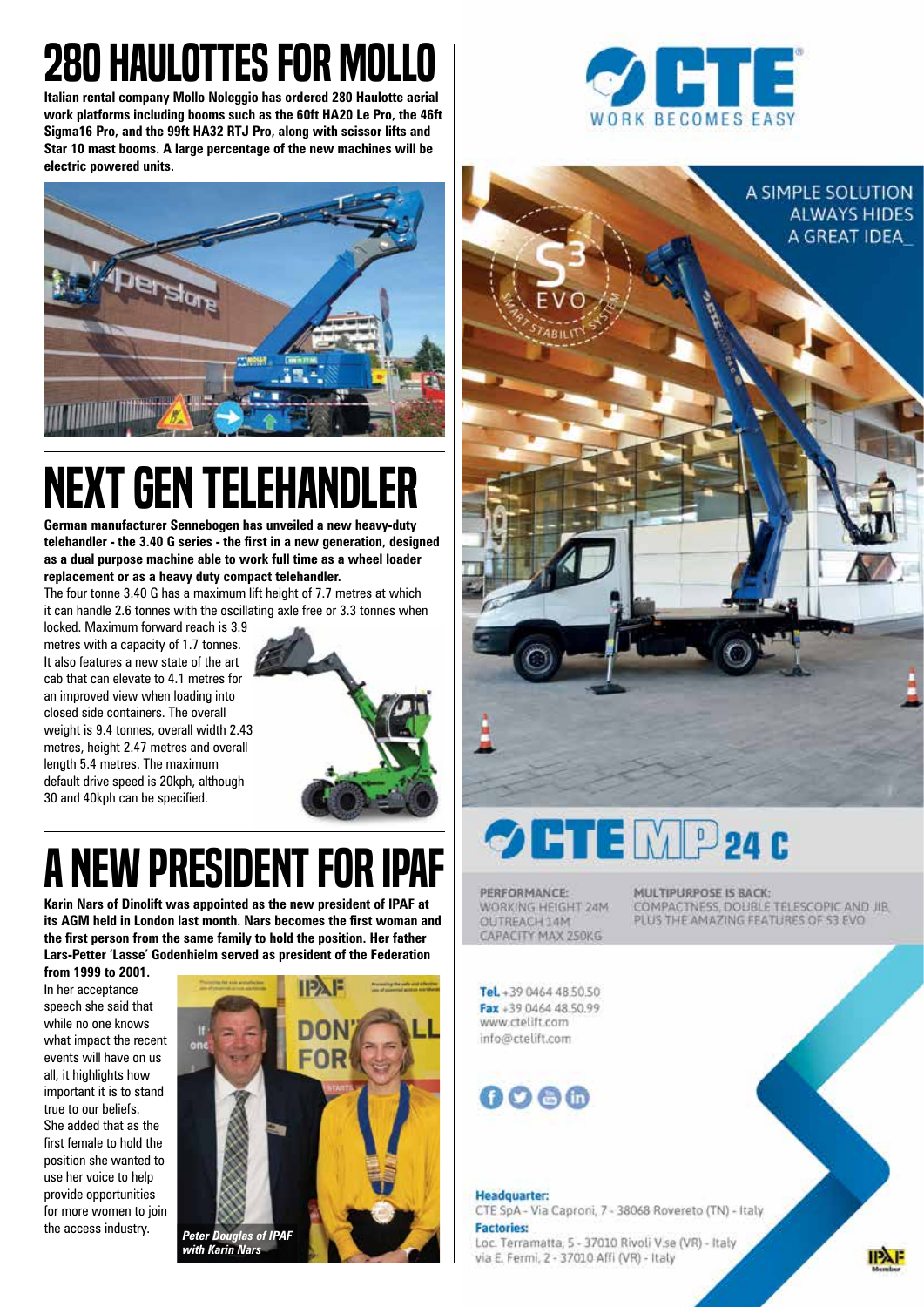# TOWER CRANES FOR ALL KIND<br>OF PROJECTS... ANYWHERE

FLAT-TOP & LUFFING-JIB / MODULARITY / **CUSTOMIZATION / RELIABILITY / EFFICENCY** 



m

П

Œ

m

Ŧ

調

ti B

Œ

m

Ħ.

**AN EXTENSIVE RANGE** OF TOWER CRANES **OFFERING A COST EFFECTIVE SOLUTION FOR ALL YOUR PROYECT NEEDS** 

#### **NORTH AMERICA** Pineville (NC) - USA<br>-1800 589 7980 sales@lcocrones.com

ASIA Hangzhou - P.R. Chino<br>+86 571 8299 5555 sales@comansa.cn

**INTERNATIONAL HQ** Huarte - Spain<br>-34 948 33 50 70 sales@comansa.com

**COMANSA** 

**COMANSA.COM**